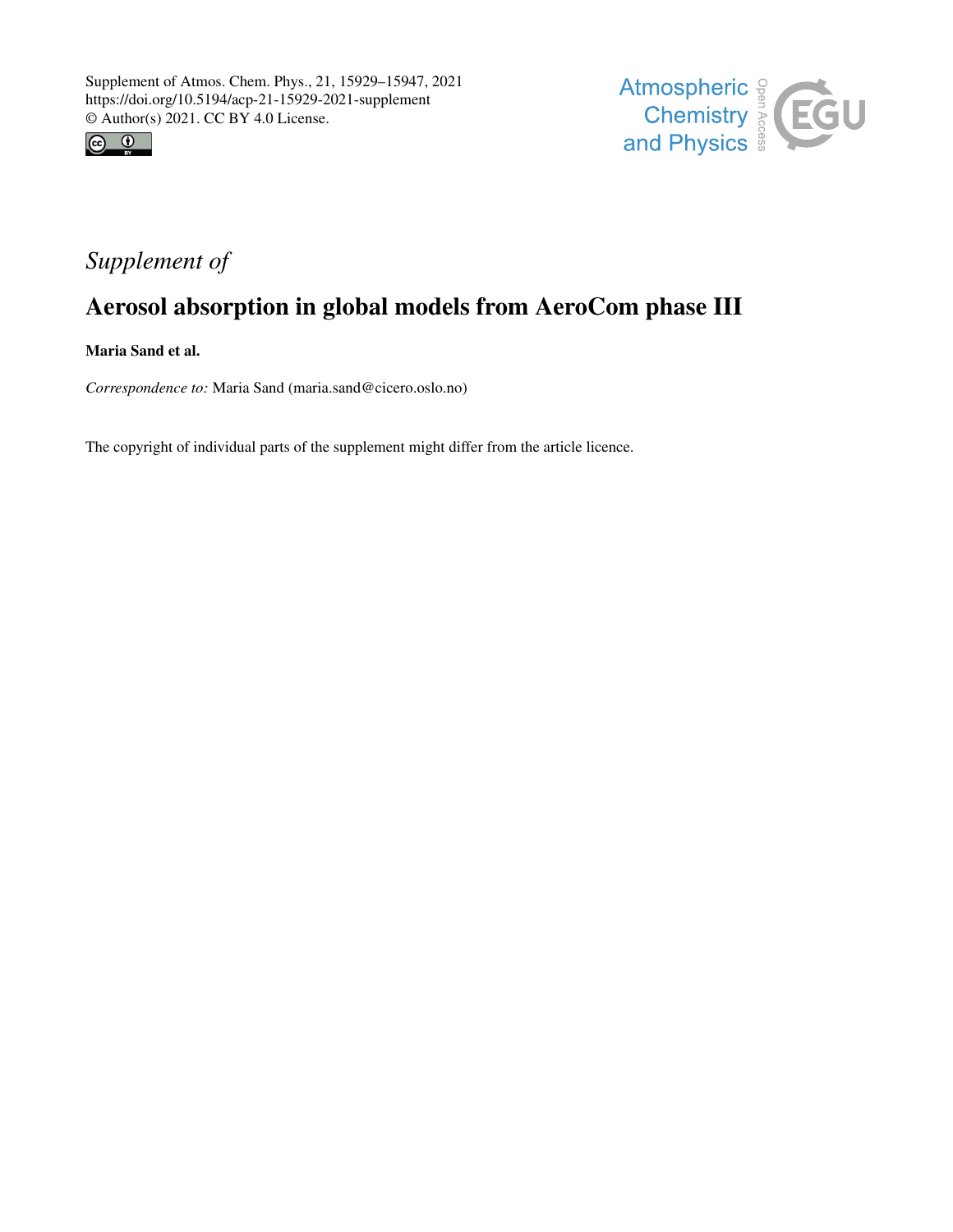# **Supplement**

| Model               | <b>AAOD</b> |
|---------------------|-------------|
| BCC                 | 0.0023      |
| CAM4-Oslo           | 0.0047      |
| CAM5.1              | 0.0069      |
| GISS-MATRIX         | 0.0076      |
| GISS-OMA            | 0.0055      |
| GMI                 | 0.0035      |
| GOCART              | 0.0073      |
| HadGEM2             | 0.0033      |
| <b>IMPACT-Umich</b> | 0.0032      |
| <b>INCA</b>         | 0.0029      |
| ECHAM5-HAM          | 0.0032      |
| OsloCTM2            | 0.0043      |
| <b>SPRINTARS</b>    | 0.0028      |
| TM <sub>5</sub>     | 0.0020      |
| <b>MODEL MEAN</b>   | 0.0042      |
| <b>MODEL MEDIAN</b> | 0.0034      |
| STD.DEV             | 0.0019      |

**Table S1: Total AAOD for AeroCom Phase II using emission for year 2000. For details see Myhre et al. (2013).**

5 **Table S2: Total AAOD for this study (AeroCom Phase III).** 

| Model               | <b>AAOD</b> |
|---------------------|-------------|
| CAM5-ATRAS          | 0.0034      |
| EC-Earth3           | 0.0067      |
| ECHAM-HAM           | 0.0042      |
| ECHAM-SALSA         | 0.0091      |
| GFDL                | 0.0084      |
| GISS-MATRIX         | 0.0098      |
| <b>INCA</b>         | 0.0042      |
| NorESM <sub>2</sub> | 0.0038      |
| OsloCTM3            | 0.0055      |
| SPRINTARS           | 0.0020      |
| TM5                 | 0.0064      |
| <b>ECMWF-IFS</b>    | 0.0055      |
| <b>EMEP</b>         | 0.0025      |
| GEOS                | 0.0040      |
|                     |             |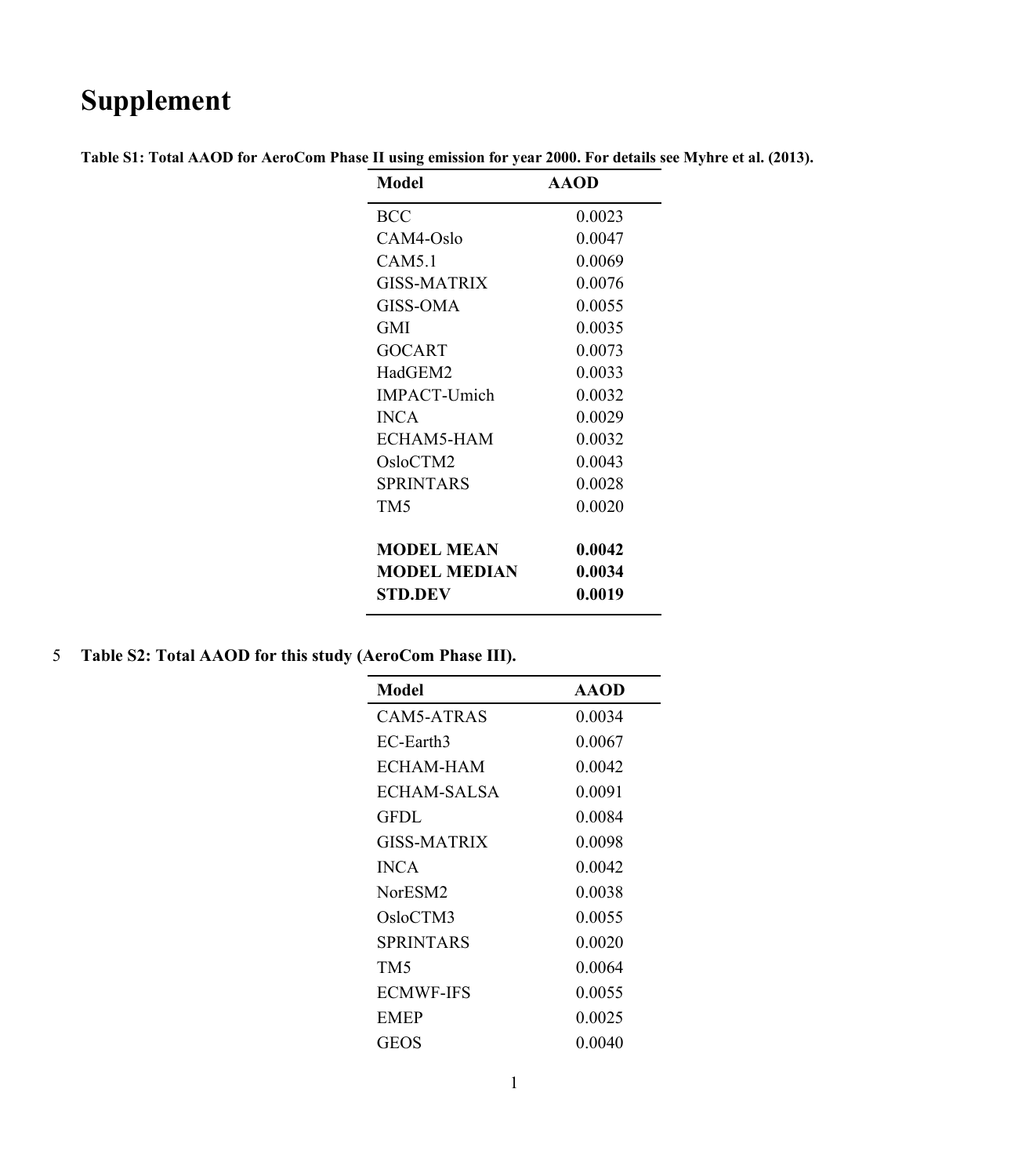| GISS-OMA            | 0.0050 |
|---------------------|--------|
| <b>MODEL MEAN</b>   | 0.0054 |
| <b>MODEL MEDIAN</b> | 0.0050 |
| <b>STD DEV</b>      | 0.0023 |

**Table S3: Global mean BC AAOD, BC MAC [m2 g-1], BC mass load [mg m2 ], BC density [g cm-3], and BC refractive index (imaginary)**

| Model               | <b>BC AAOD</b> | <b>BC MAC</b><br>$[m^2/g]$ | <b>BC</b> load<br>[mg/m <sup>2</sup> ] | <b>BC</b> density<br>$[g/cm^3]$ | <b>BC</b> refractive<br>index (i) | <b>BC MAC</b><br>theory $[m^2/g]$ |
|---------------------|----------------|----------------------------|----------------------------------------|---------------------------------|-----------------------------------|-----------------------------------|
| CAM5-ATRAS          | 0.0021         | 9.1                        | 0.23                                   | 1.80                            | 0.79                              | 5.60                              |
| <b>ECHAM-HAM</b>    | 0.0035         | 10.2                       | 0.34                                   | 2.00                            | 0.71                              | $\overline{\phantom{a}}$          |
| <b>ECHAM-SALSA</b>  | 0.0077         | 15.0                       | 0.51                                   | 2.00                            | 0.71                              | $\overline{\phantom{a}}$          |
| <b>GFDL</b>         | 0.0055         | 17.7                       | 0.31                                   | 1.00                            | 0.44                              | 7.33                              |
| <b>INCA</b>         | 0.0021         | 7.5                        | 0.28                                   | 1.55                            | 0.44                              | $\overline{\phantom{a}}$          |
| NorESM2             | 0.0028         | 8.4                        | 0.33                                   | 1.80                            | 0.79                              | $\overline{\phantom{a}}$          |
| OsloCTM3            | 0.0037         | 12.4                       | 0.23                                   | 1.00                            | 0.44                              | 7.33                              |
| <b>EMEP</b>         | 0.0014         | 10.4                       | 0.13                                   | 1.00                            | $\overline{\phantom{a}}$          | $\overline{\phantom{a}}$          |
| <b>GEOS</b>         | 0.0016         | 7.8                        | 0.21                                   | 1.00                            | 0.45                              | 7.47                              |
| <b>GISS-OMA</b>     | 0.0022         | 10.0                       | 0.22                                   | 1.30                            | 0.71                              | $\overline{\phantom{a}}$          |
| <b>SPRINTARS</b>    | 0.0007         | 3.1                        | 0.23                                   | 2.30                            | 0.44                              | 2.78                              |
|                     |                |                            |                                        |                                 |                                   |                                   |
| <b>MODEL MEAN</b>   | 0.0030         | 10.1                       | 0.28                                   | 1.52                            | 0.59                              | 6.10                              |
| <b>MODEL MEDIAN</b> | 0.0022         | 10.0                       | 0.23                                   | 1.55                            | 0.58                              | 7.33                              |

10

**Table S4: Global mean OA AAOD, OA MAC [m2 g-1], OA mass load [mg m-2], OA density [g cm-3], and OA refractive index (imaginary)**

| Model       | <b>OA AAOD</b> | <b>OA MAC</b><br>$[m^2/g]$ | <b>OA</b> load<br>[mg/m <sup>2</sup> ] | <b>OA</b> density<br>$[g/cm^3]$ | <b>OA</b> refractive<br>index (i) |
|-------------|----------------|----------------------------|----------------------------------------|---------------------------------|-----------------------------------|
| CAM5-ATRAS  | 0.00062        | 0.16                       | 3.83                                   | 1.80                            | 5.7E-03                           |
| ECHAM-HAM   | 0.00071        | 0.32                       | 2.24                                   | 2.00                            | 5.5E-03                           |
| ECHAM-SALSA | 0.00037        | 0.11                       | 3.36                                   | 2.00                            | 5.5E-03                           |
| NorESM2     | 0.00090        | 0.15                       | 5.85                                   | 1.50                            | $6.0E-03$                         |
| <b>GEOS</b> | 0.00041        | 0.10                       | 3.89                                   | 1.80                            | 5.0E-03                           |
| <b>GFDL</b> | 0.00087        | 0.21                       | 4.05                                   | 1.80                            | $2.0E-03$                         |
| GISS-OMA    | 0.00071        | 0.28                       | 2.55                                   | 1.50                            | $1.4E-02$                         |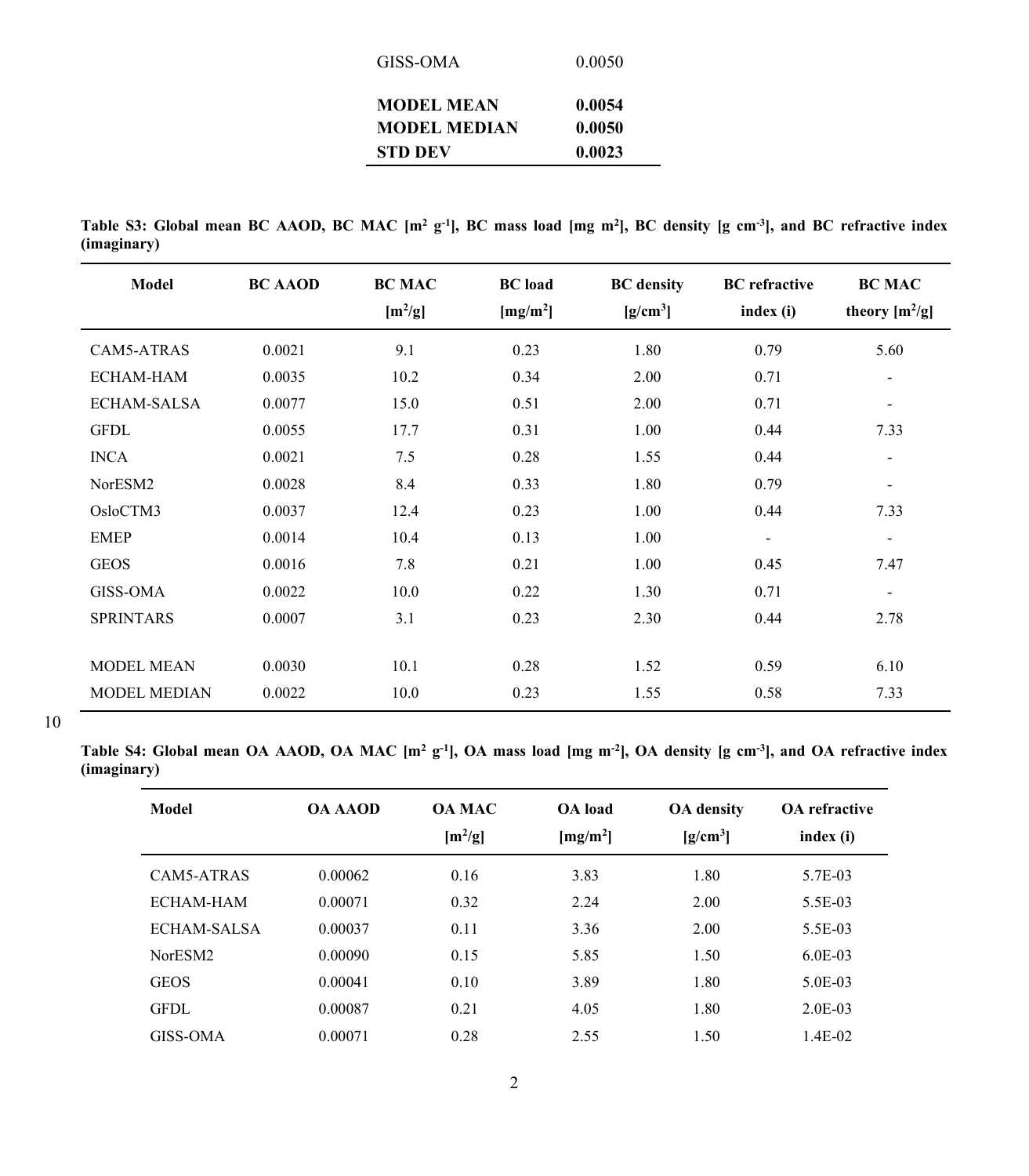| <b>INCA</b>         | 0.00022 | 0.14 | 1.55 | 1.73 | 5.5E-03   |
|---------------------|---------|------|------|------|-----------|
| OsloCTM3            | 0.00020 | 0.06 | 3.23 | 1.30 | $3.3E-02$ |
| <b>SPRINTARS</b>    | 0.00030 | 0.12 | 2.43 | 1.80 | $6.0E-03$ |
|                     |         |      |      |      |           |
| <b>MODEL MEAN</b>   | 0.00053 | 0.17 | 3.30 | 1.72 | 8.8E-03   |
| <b>MODEL MEDIAN</b> | 0.00052 | 0.15 | 3.29 | 1.80 | 5.6E-03   |
|                     |         |      |      |      |           |

**Table S5: Global mean dust AAOD, dust MAC [m2 g-1], dust mass load [mg m-2 ], dust density [g cm-3** 15 **], and dust refractive index (imaginary)**

| Model               | <b>Dust AAOD</b> | <b>Dust MAC</b><br>$[m^2/g]$ | Dust load<br>[mg/m <sup>2</sup> ] | <b>Dust density</b><br>$[g/cm^3]$ | Dust refractive<br>index (i) |
|---------------------|------------------|------------------------------|-----------------------------------|-----------------------------------|------------------------------|
| CAM5-ATRAS          | 0.0009           | 0.03                         | 31.66                             | 2.60                              | 2.07E-03                     |
| ECHAM-HAM           | 0.0006           | 0.02                         | 37.90                             | 2.65                              | 1.00E-03                     |
| <b>ECHAM-SALSA</b>  | 0.0011           | 0.03                         | 33.53                             | 2.65                              | 1.10E-03                     |
| NorESM2             | 0.0006           | 0.06                         | 11.29                             | 2.60                              | 2.40E-03                     |
| <b>EMEP</b>         | 0.0011           | 0.04                         | 28.02                             | 2.60                              | $\overline{a}$               |
| <b>GEOS</b>         | 0.0020           | 0.05                         | 42.99                             | 2.65                              | 7.80E-03                     |
| <b>GFDL</b>         | 0.0021           | 0.08                         | 25.31                             | 2.65                              | $2.03E-03$                   |
| <b>GISS-OMA</b>     | 0.0021           | 0.05                         | 40.30                             | 2.65                              | 2.00E-03                     |
| <b>INCA</b>         | 0.0018           | 0.05                         | 38.02                             | 2.65                              | 1.47E-03                     |
| OsloCTM3            | 0.0017           | 0.04                         | 39.35                             | 2.60                              | 3.10E-03                     |
| <b>SPRINTARS</b>    | 0.0007           | 0.03                         | 22.94                             | 2.60                              | 2.00E-03                     |
|                     |                  |                              |                                   |                                   |                              |
| <b>MODEL MEAN</b>   | 0.0013           | 0.04                         | 31.94                             | 2.63                              | 2.50E-03                     |
| <b>MODEL MEDIAN</b> | 0.0011           | 0.04                         | 33.53                             | 2.65                              | $2.02E-03$                   |

**Table S6: Reference list for observed BC MAC values [m2g-1** 20 **]; location, BC MAC value converted to 550 nm, BC MAC value at reported wavelength and reference.**

<span id="page-3-0"></span>

| Location               | MAC $[m^2 g^{-1}]$ (550)                                                  | MAC $[m^2 g^{-1}]$ at reported wavelength | Reference                  |
|------------------------|---------------------------------------------------------------------------|-------------------------------------------|----------------------------|
| Large set of data      | $7.5 \pm 1.2$ and $11 \text{ m}^2 \text{ g}^{-1}$ at 550 nm for fresh and |                                           | Bond and Bergstrom (2006)  |
|                        | aged BC particles                                                         |                                           |                            |
| Urban                  | $6.8 - 8.7$                                                               |                                           | Hitzenberger et al. (2006) |
| Mexico City            | 8.7-8.9                                                                   | $5.5 - 5.6 (870)^1$                       | Doran et al. (2007)        |
| Mexico                 | 13.1                                                                      | 10.9(660)                                 | Subramanian et al. (2010)  |
| High altitude (winter) | 8.6                                                                       | 7.5(630)                                  | Cozic et al. $(2008)$      |
| High altitude (summer) | 12.7                                                                      | 11(630)                                   |                            |
|                        |                                                                           |                                           |                            |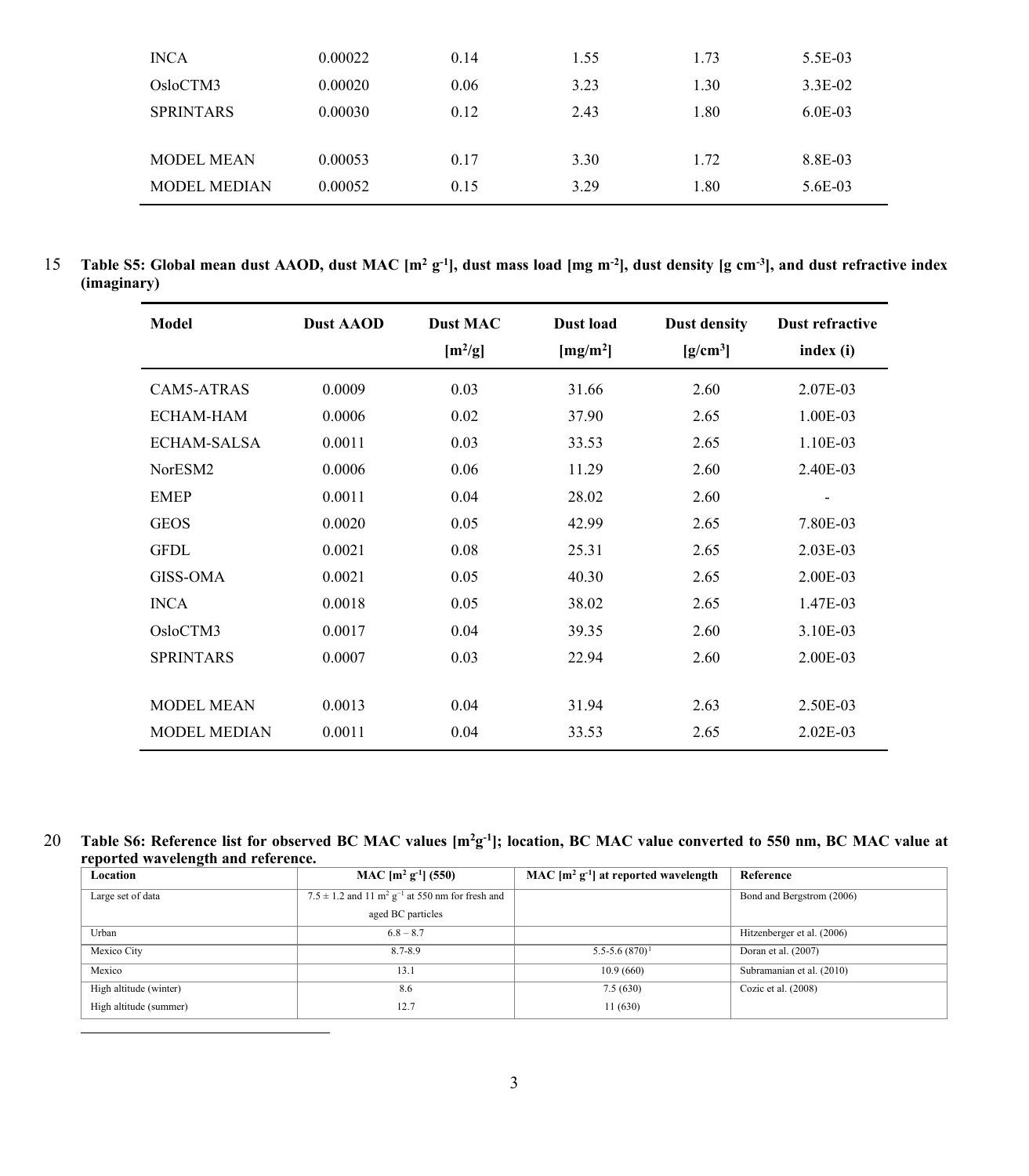| Denver                                          | 9.7             | $10(532)^2$                                       | Knox et al. (2009)        |
|-------------------------------------------------|-----------------|---------------------------------------------------|---------------------------|
| Different sites in India                        | $7.4 - 17.3$    | Between 6 and                                     | Ram and Sarin (2009)      |
|                                                 |                 | 14 (at 678 nm)                                    |                           |
| Urban (Barcelona)                               | 10.7            | 9.2(637)                                          | Reche et al. $(2011)$     |
| Traffic (Bern)                                  | 11.9            | 10.3(637)                                         |                           |
| Industrial (Huelva)                             | 11.4            | 9.8(637)                                          |                           |
| Urban (Paris)                                   | 13.8            | 8.6 (880)                                         | Laborde et al. (2013)     |
| Shenzhen (China)                                | 6.3             | $6.5 \pm 0.5$ (532)                               | Lan et al. (2013)         |
| South Texas                                     | 7.8             | 8.1(532)                                          | Levy et al. (2013)        |
| Mediterranean basin, remote, high-altitude site | 12.6            | $10.9 \pm 3.5(637)$                               | Pandolfi et al. (2014)    |
| Arctic                                          | 5.7             | around $6(522 nm)$                                | Yttri et al. (2014)       |
| Pacific, the HIPPO campaign, pristine           | 11.3(550)       | 11.3(550)                                         | Wang et al. (2014)        |
| Rural North China                               | 12.3            | 10(678)                                           | Cui et al. (2016)         |
| Flare emission plumes in North Dakota           | $15.4 \pm 11.5$ | $16 \pm 12$ (530)                                 | Weyant et al. (2016)      |
| Lab measurements mimicking observations in      | $7.89 \pm 0.25$ | $7.89 \pm 0.25$ (550)                             | You et al. (2016)         |
| Mexico city                                     |                 |                                                   |                           |
| Aspvreten (SE)                                  | 9.8             | 8.51 (637)                                        | Zanatta et al. (2016)     |
| Birkenes (NO                                    | 9.1             | 7.86 (637)                                        |                           |
| Finokalia (GR)                                  | 14.3            | 12.4(637)                                         |                           |
| Harwell (GB)                                    | 15.6            | 13.5(637)                                         |                           |
| Ispra (IT)                                      | 11.1            | 9.61(637)                                         |                           |
| Melpitz (DE)                                    | 10.7            | 9.23(637)                                         |                           |
| Montseny (ES)                                   | 10.3            | 8.92 (637)                                        |                           |
| Puy de D^ome (FR)                               | 20.0            | 17.3(637)                                         |                           |
| Vavihill (SE)                                   | 7.5             | 6.47(637)                                         |                           |
| Urban China                                     |                 | $14.6 \pm 5.6$ (532)                              | Wang et al. (2017)        |
| Fresno, Italy                                   | 7.4             | $7.9 \pm 1.5$ (532)                               | Presler-Jur et al. (2017) |
|                                                 | 9.1             | $7.4 \pm 2.6$                                     | Bai et al. (2018)         |
| Urban North China                               |                 |                                                   |                           |
| Rural North China (mountain)                    | 9.6             | $7.8 \pm 2.7$                                     |                           |
| Maldives                                        | 16.4            | $13.3 \pm 4.2$ (678)                              | Budhavant et al. (2020)   |
| GoPoEx 2014 campaign, East Asia                 | 6.6             | $6.4 \pm 1.5$ (565)                               | Cho et al. (2019)         |
| Northwest China                                 | 13.3            | 8.3 (880) as an average of 7.4, 5.7, 8.1 and 12.1 | Zhang et al. (2019)       |
| Milan, Italy                                    | 9.9             | 10.2(532)                                         | Forello et al. (2019)     |
| China                                           | 11.4            | 11.8(532)                                         | Ma et al. (2020)          |

Conversion formula, where we assume Ångstrøm exponent to be 1: MAC\_atXnm\*exp(-alog(550./X.))

<span id="page-4-0"></span>25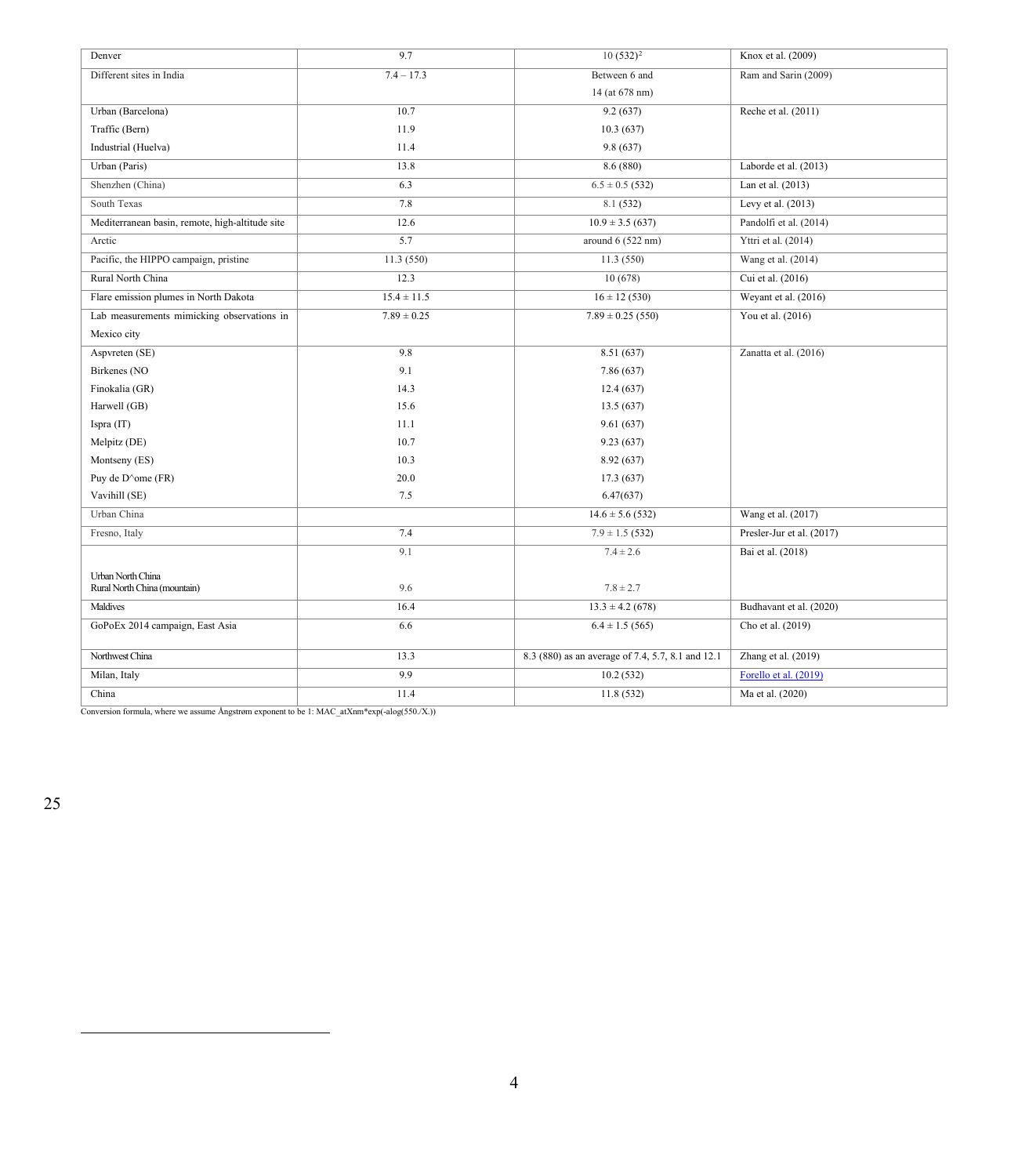

**Figure S1: Global mean vertical distribution of BC concentrations [mg m-3] in AeroCom Phase III.**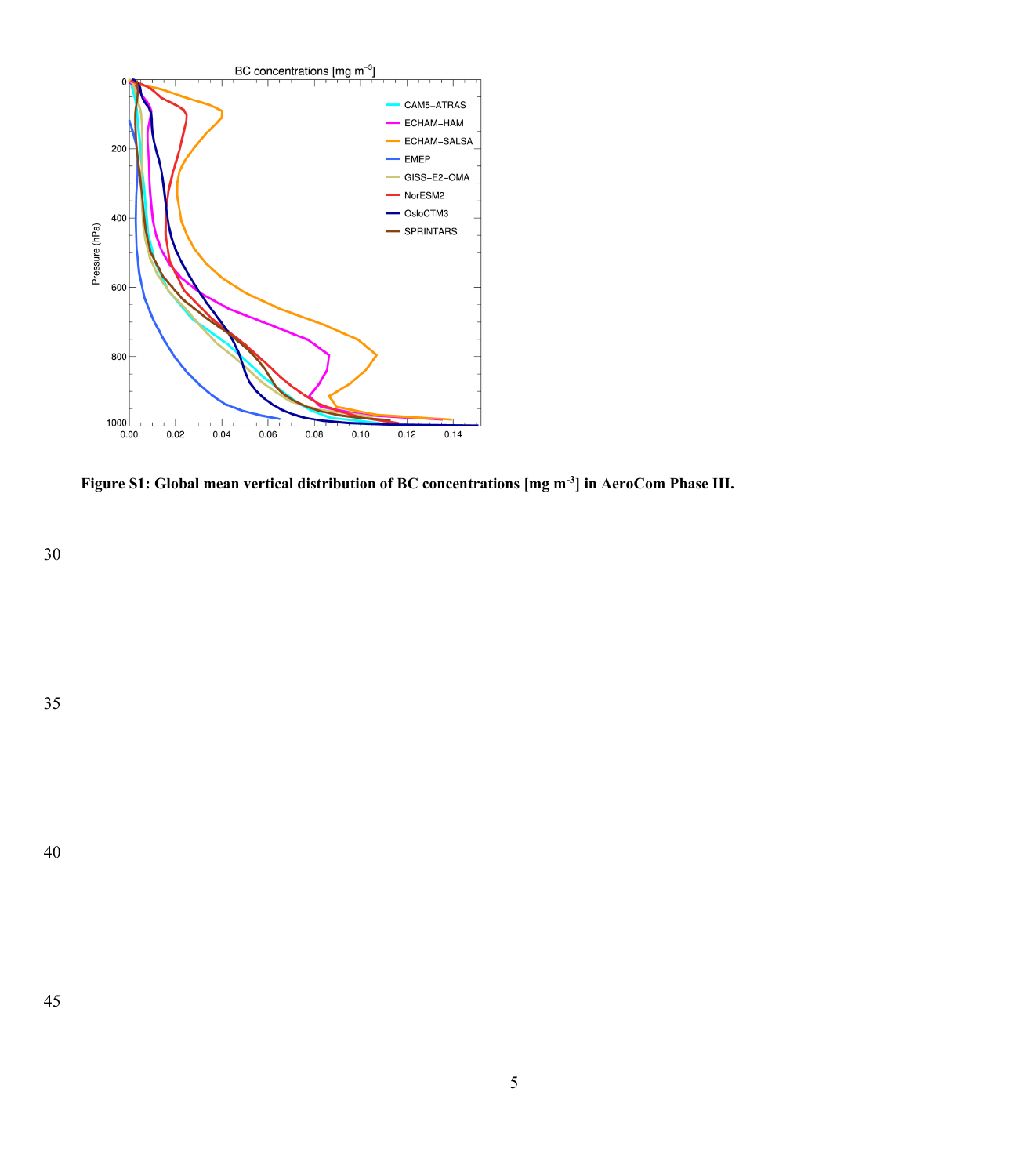50

### **References**

Bai, Z., Cui, X., Wang, X., Xie, H., and Chen, B.: Light absorption of black carbon is doubled at Mt. Tai and typical urban area in North China, Science of The Total Environment, 635, 1144-1151, https://doi.org/10.1016/j.scitotenv.2018.04.244, 2018.

55 Bond, T. C., and Bergstrom, R. W.: Light absorption by carbonaceous particles: An investigative review, Aerosol Science And Technology, 40, 27-67, 2006.

Budhavant, K., Andersson, A., Holmstrand, H., Bikkina, P., Bikkina, S., Satheesh, S. K., and Gustafsson, Ö.: Enhanced Light-Absorption of Black Carbon in Rainwater Compared With Aerosols Over the Northern Indian Ocean, J. Geophys. Res., 125, e2019JD031246, https://doi.org/10.1029/2019JD031246, 2020.

60 Cho, C., Kim, S.-W., Lee, M., Lim, S., Fang, W., Gustafsson, Ö., Andersson, A., Park, R. J., and Sheridan, P. J.: Observationbased estimates of the mass absorption cross-section of black and brown carbon and their contribution to aerosol light absorption in East Asia, Atmos. Environ., 212, 65-74, https://doi.org/10.1016/j.atmosenv.2019.05.024, 2019.

Cozic, J., Verheggen, B., Weingartner, E., Crosier, J., Bower, K. N., Flynn, M., Coe, H., Henning, S., Steinbacher, M., Henne, S., Collaud Coen, M., Petzold, A., and Baltensperger, U.: Chemical composition of free tropospheric aerosol for PM1 and 65 coarse mode at the high alpine site Jungfraujoch, Atmos. Chem. Phys., 8, 407-423, 10.5194/acp-8-407-2008, 2008.

Cui, X., Wang, X., Yang, L., Chen, B., Chen, J., Andersson, A., and Gustafsson, Ö.: Radiative absorption enhancement from coatings on black carbon aerosols, Science of The Total Environment, 551–552, 51-56, http://dx.doi.org/10.1016/j.scitotenv.2016.02.026, 2016.

Doran, J. C., Barnard, J. C., Arnott, W. P., Cary, R., Coulter, R., Fast, J. D., Kassianov, E. I., Kleinman, L., Laulainen, N. S., 70 Martin, T., Paredes-Miranda, G., Pekour, M. S., Shaw, W. J., Smith, D. F., Springston, S. R., and Yu, X. Y.: The T1-T2 study: evolution of aerosol properties downwind of Mexico City, Atmos. Chem. Phys., 7, 1585-1598, 10.5194/acp-7-1585-2007, 2007.

Forello, A. C., Bernardoni, V., Calzolai, G., Lucarelli, F., Massabò, D., Nava, S., Pileci, R. E., Prati, P., Valentini, S., Valli, G., and Vecchi, R.: Exploiting multi-wavelength aerosol absorption coefficients in a multi-time resolution source 75 apportionment study to retrieve source-dependent absorption parameters, Atmos. Chem. Phys., 19, 11235-11252, 10.5194/acp-19-11235-2019, 2019.

Hitzenberger, R., Petzold, A., Bauer, H., Ctyroky, P., Pouresmaeil, P., Laskus, L., and Puxbaum, H.: Intercomparison of Thermal and Optical Measurement Methods for Elemental Carbon and Black Carbon at an Urban Location, Environmental Science & Technology, 40, 6377-6383, 10.1021/es051228v, 2006.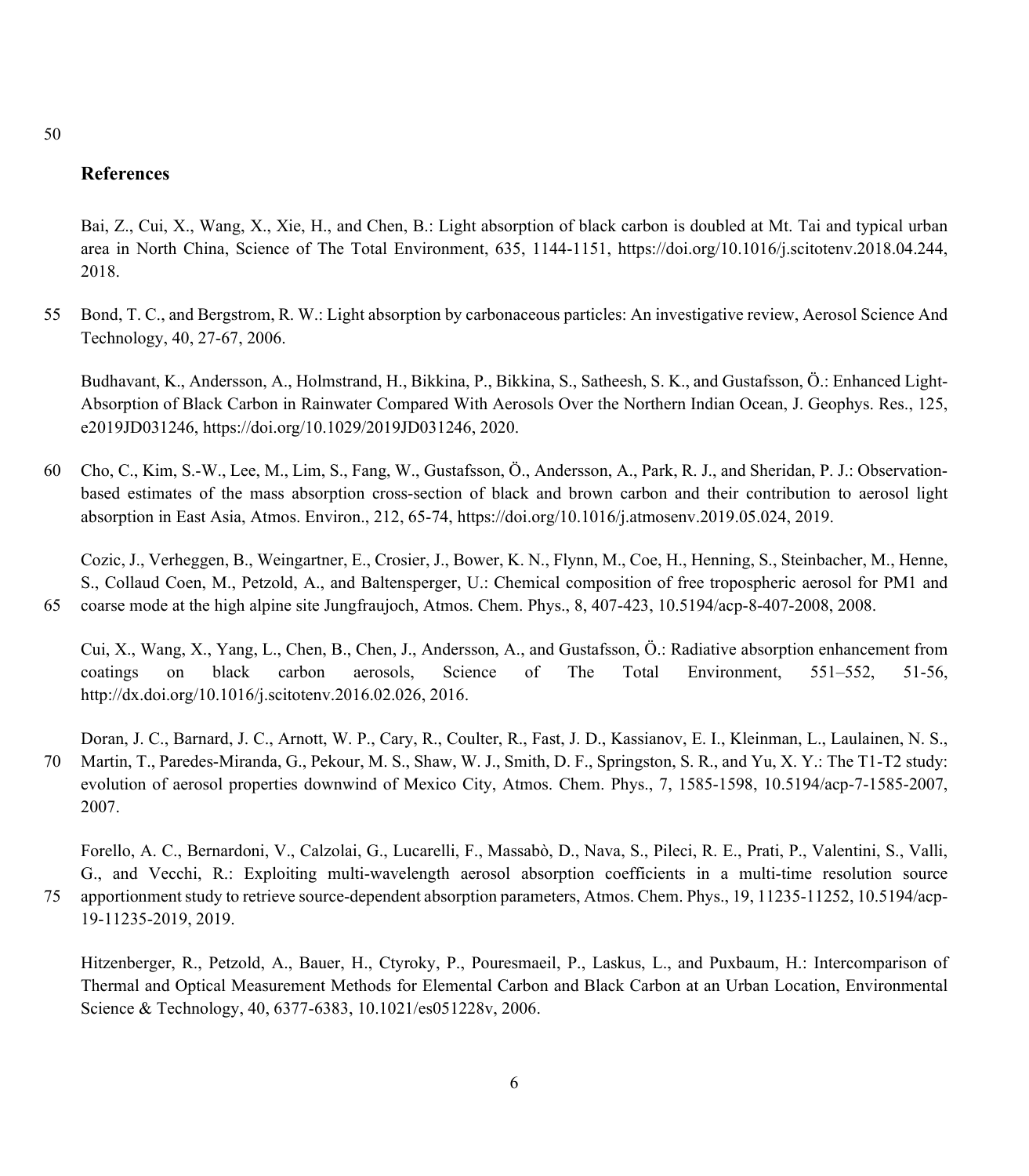80 Knox, A., Evans, G. J., Brook, J. R., Yao, X., Jeong, C. H., Godri, K. J., Sabaliauskas, K., and Slowik, J. G.: Mass Absorption Cross-Section of Ambient Black Carbon Aerosol in Relation to Chemical Age, Aerosol Science and Technology, 43, 522-532, 10.1080/02786820902777207, 2009.

Laborde, M., Crippa, M., Tritscher, T., Jurányi, Z., Decarlo, P. F., Temime-Roussel, B., Marchand, N., Eckhardt, S., Stohl, A., Baltensperger, U., Prévôt, A. S. H., Weingartner, E., and Gysel, M.: Black carbon physical properties and mixing state in the 85 European megacity Paris, Atmos. Chem. Phys., 13, 5831-5856, 10.5194/acp-13-5831-2013, 2013.

Lan, Z.-J., Huang, X.-F., Yu, K.-Y., Sun, T.-L., Zeng, L.-W., and Hu, M.: Light absorption of black carbon aerosol and its enhancement by mixing state in an urban atmosphere in South China, Atmos. Environ., 69, 118-123, https://doi.org/10.1016/j.atmosenv.2012.12.009, 2013.

Levy, M. E., Zhang, R., Khalizov, A. F., Zheng, J., Collins, D. R., Glen, C. R., Wang, Y., Yu, X.-Y., Luke, W., Jayne, J. T., 90 and Olaguer, E.: Measurements of submicron aerosols in Houston, Texas during the 2009 SHARP field campaign, J. Geophys. Res. - Atmos., 118, 10,518-510,534, 10.1002/jgrd.50785, 2013.

Ma, Y., Huang, C., Jabbour, H., Zheng, Z., Wang, Y., Jiang, Y., Zhu, W., Ge, X., Collier, S., and Zheng, J.: Mixing state and light absorption enhancement of black carbon aerosols in summertime Nanjing, China, Atmos. Environ., 222, 117141, https://doi.org/10.1016/j.atmosenv.2019.117141, 2020.

95 Myhre, G., Samset, B. H., Schulz, M., Balkanski, Y., Bauer, S., Berntsen, T. K., Bian, H., Bellouin, N., Chin, M., Diehl, T., Easter, R. C., Feichter, J., Ghan, S. J., Hauglustaine, D., Iversen, T., Kinne, S., Kirkevåg, A., Lamarque, J. F., Lin, G., Liu, X., Lund, M. T., Luo, G., Ma, X., van Noije, T., Penner, J. E., Rasch, P. J., Ruiz, A., Seland, Ø., Skeie, R. B., Stier, P., Takemura, T., Tsigaridis, K., Wang, P., Wang, Z., Xu, L., Yu, H., Yu, F., Yoon, J. H., Zhang, K., Zhang, H., and Zhou, C.: Radiative forcing of the direct aerosol effect from AeroCom Phase II simulations, Atmos. Chem. Phys., 13, 1853-1877, 10.5194/acp-13- 100 1853-2013, 2013.

Pandolfi, M., Ripoll, A., Querol, X., and Alastuey, A.: Climatology of aerosol optical properties and black carbon mass absorption cross section at a remote high-altitude site in the western Mediterranean Basin, Atmos. Chem. Phys., 14, 6443- 6460, 10.5194/acp-14-6443-2014, 2014.

Presler-Jur, P., Doraiswamy, P., Hammond, O., and Rice, J.: An evaluation of mass absorption cross-section for optical carbon 105 analysis on Teflon filter media, Journal of the Air & Waste Management Association, 67, 1213-1228, 10.1080/10962247.2017.1310148, 2017.

Ram, K., and Sarin, M. M.: Absorption Coefficient and Site-Specific Mass Absorption Efficiency of Elemental Carbon in Aerosols over Urban, Rural, and High-Altitude Sites in India, Environmental Science & Technology, 43, 8233-8239, 10.1021/es9011542, 2009.

110 Reche, C., Querol, X., Alastuey, A., Viana, M., Pey, J., Moreno, T., Rodríguez, S., González, Y., Fernández-Camacho, R., de la Rosa, J., Dall'Osto, M., Prévôt, A. S. H., Hueglin, C., Harrison, R. M., and Quincey, P.: New considerations for PM, Black Carbon and particle number concentration for air quality monitoring across different European cities, Atmos. Chem. Phys., 11, 6207-6227, 10.5194/acp-11-6207-2011, 2011.